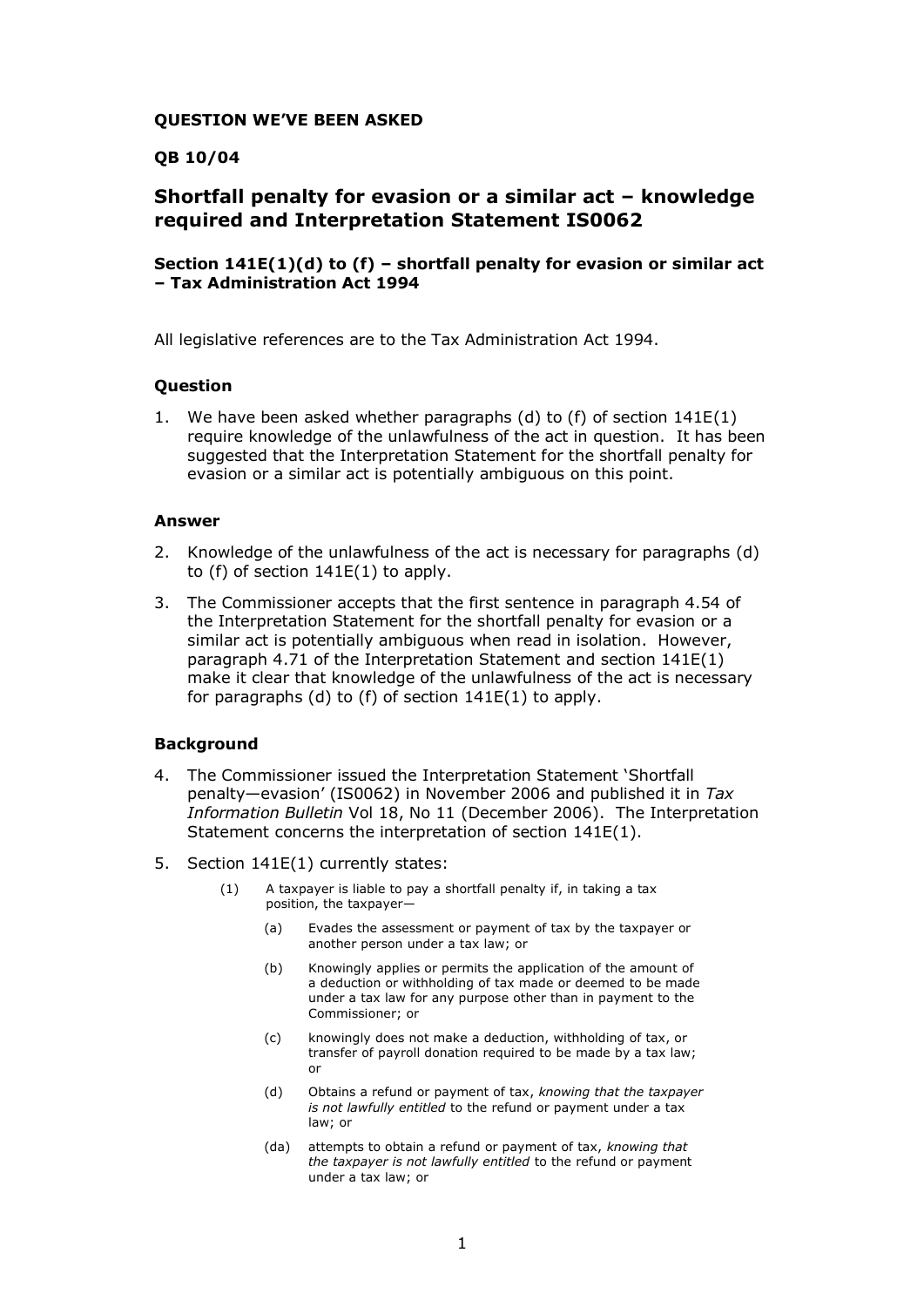- (e) Enables another person to obtain a refund or payment of tax, *knowing that the other person is not lawfully entitled* to the refund or payment under a tax law; or
- (f) attempts to enable another person to obtain a refund or payment of tax, *knowing that the other person is not lawfully entitled* to the refund or payment under a tax law—

(referred to as **evasion or a similar act**). [Emphasis added.]

- 6. Minor amendments have been made to section 141E since the Interpretation Statement was issued. However, those amendments do not affect the analysis.
- 7. The provisions of paragraphs (d) to (f) are explicit that the relevant act must be done "knowing that [the person] is not lawfully entitled" to the refund or payment.
- 8. The Interpretation Statement discusses *Case W3* (2003) 21 NZTC 11,014. In *Case W3* Judge Barber states (at page 11,025) that "knowledge of the existence of the facts in question without knowledge of the unlawfulness of an act will be sufficient". (See also *CIR v Gordon* (1989) 11 NZTC 6,082.) The Interpretation Statement then draws the following conclusions from *Case W3* at paragraph 4.54:
	- 4.54 **Although** *Case W3* **was on paragraph (b) of section 141E(1), the observations on "knowingly" are applicable to all the paragraphs of section 141E(1) which use that term.** It can be seen that many of the points made are consistent with the discussion above on "evasion", however, unlike evasion it does not require any "blameworthy" intent to breach a law that is either known or suspected to exist. "Knowingly":
		- requires knowledge of the doing of the act (or of the omission) that amounts to a breach;
		- is a subjective test;
		- can be satisfied by recklessness, but
		- negligence or carelessness is insufficient to satisfy the test. [Emphasis added]
- 9. The first sentence in paragraph 4.54, when read in isolation, could be interpreted to mean that knowledge of only the existence of the facts described in paragraphs (d) to (f) of section 141E(1) is required. This sentence, along with the first bullet point of paragraph 1.5 of the Interpretation Statement, could be viewed as inconsistent with the legislative requirements of this section.
- 10. However, as outlined in paragraph 4.71 of the Interpretation Statement, the correct interpretation is that paragraphs (d) to (f) of section  $141E(1)$ require a taxpayer to have knowledge of the unlawfulness of the particular act in question. Paragraph 4.71 of the Interpretation Statement states:
	- 4.71 **Paragraphs (d), (da), (e), and (f) relate to the obtaining of a refund or payment of tax, knowing that there is no entitlement to that refund or payment of tax**. Paragraphs (d) and (da) provide that the penalty will apply whether or not the taxpayer is successful in obtaining the refund or payment of tax. Paragraphs (e) and (f) provide that the penalty will also apply to a person who enables or attempts to enable another person to obtain a refund or payment of tax. [Emphasis added]
- 11. Therefore, paragraph 4.71 of the Interpretation Statement makes it clear that knowledge of the unlawfulness of the act is necessary for paragraphs (d) to (f) of section 141E(1) to apply.